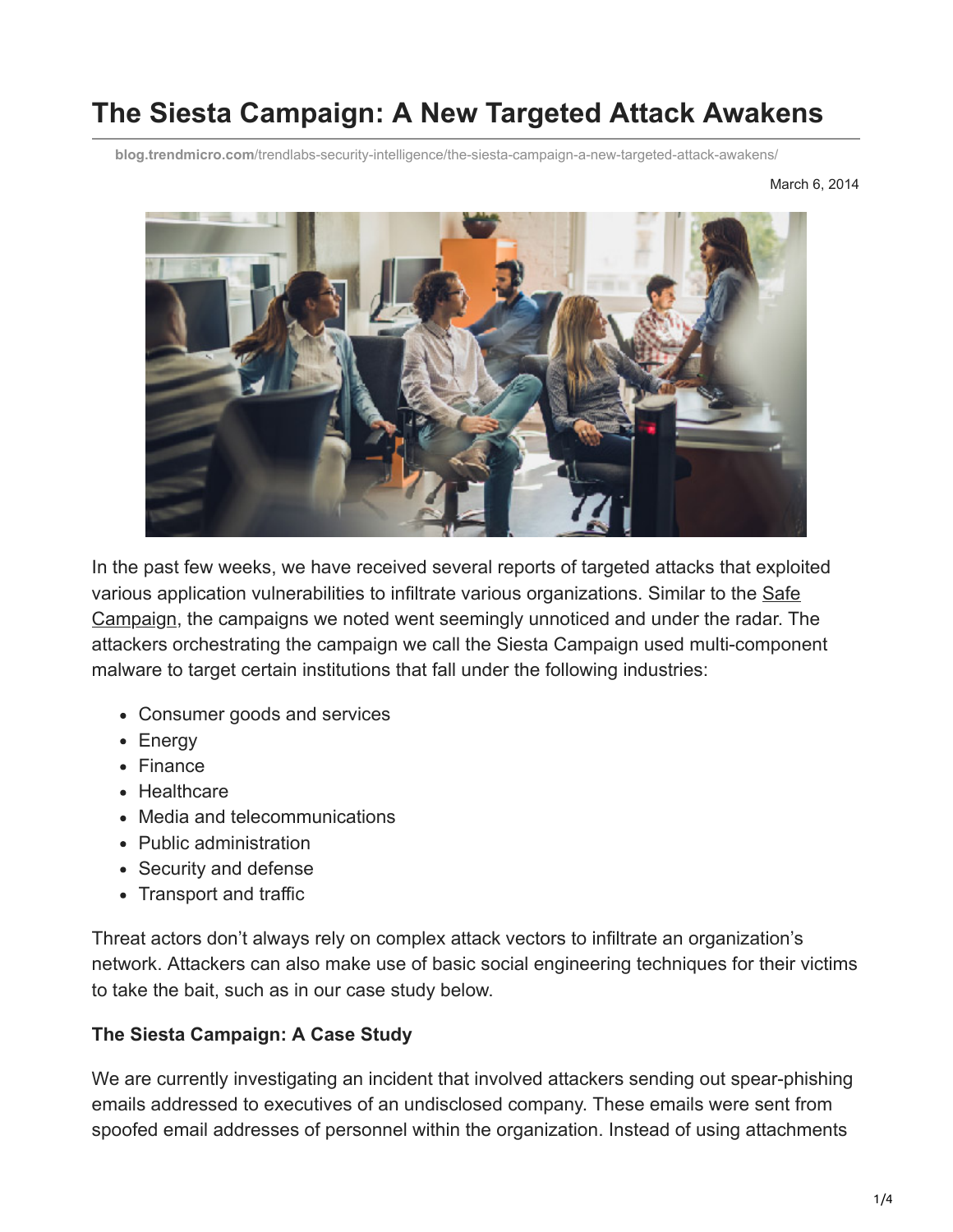and document exploits, this specific campaign served their malware through a legitimatelooking file download link. To lure the target into downloading the file, the attacker serves the archive under a URL path named after the target organization's name as cited below:

# *http://{malicious domain}/{organization name}/{legitimate archive name}.zip*

This archive contains an executable (TROJ\_SLOTH) disguised as a PDF document. When executed, it drops and opens a valid PDF file, which was most probably taken from the target organization's website. Along with this valid PDF file, another malicious component is also dropped and executed in the background. This backdoor component is named *google{BLOCKED}.exe*. (Due to the ongoing investigation, we are unfortunately unable to share hashes and filenames at this time.) This backdoor connects to *http://www.micro{BLOCKED}. com/index.html*, which are its command-and-control (C&C) servers. Trend Micro identifies these samples as BKDR SLOTH.B. At this point, the malware begins waiting for additional commands from the attacker. The encrypted commands that are accepted are:

- Sleep:
	- Commands the backdoor to sleep for specified number of minutes
	- We have received a sleep command of "sleep:120" during our analysis which means that the malware will wait for 2hrs before establishing a connection again to the C&C server
- Download: <download\_url>

Commands the backdoor to download and execute a file (most probably another Win32 executable) from a specified URL

The C&C servers used in this campaign are found to be newly registered and also shortlived, making it difficult for us to track the malware's behavior. Based on our research, we found 2 variants of the malware used in this campaign. Although not exactly alike, the behaviors are nearly identical. One of the similar samples is a file named *Questionaire Concerning the Spread of Superbugs February 2014.exe* (SHA1:

014542eafb792b98196954373b3fd13e60cb94fe). This sample drops the file *UIODsevr.exe*, its backdoor component which behaves similarly as BKDR\_SLOTH.B with the addition of communicating to its C&C at *skys{BLOCKED}com*. These samples are identified by Trend Micro as [BKDR\\_SLOTH.A](http://about-threats.trendmicro.com/us/malware/BKDR_SLOTH.A). Both variants excessively use *Sleep* calls, which renders the malware dormant for varying periods of time, hence the campaign name "*Siesta"* (which means to take a short nap in Spanish). Commands are being served through HTML pages using different keywords as listed below:

# *Variant 1 prefix: ">SC<" Variant 2 prefix: "longDesc=" suffix: ".txt"*

Listed below are the backdoor commands we were able to see from our analysis: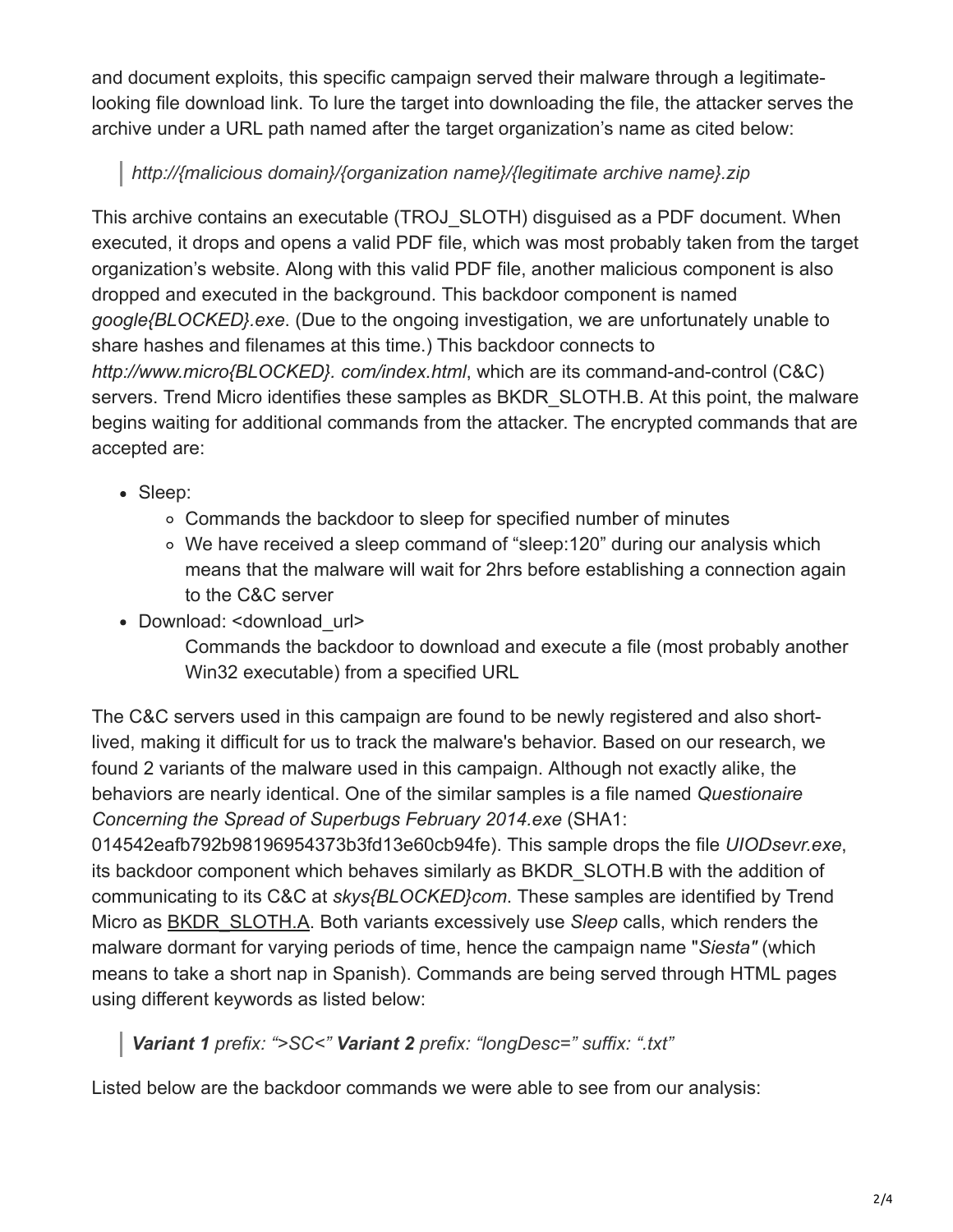*Variant 1 "run1" – open a remote shell "run2" – pipe shell commands from URL1 "run3" – pipe shell commands from URL2 "http" – pipe shell commands from C2 "x\_" – sleep for specified number of minutes Variant 2 "sleep:" – sleep for specified number of minutes "download:" – download and execute another executable from C2*

## **Attribution**

Attribution of campaigns and attack methods can often be difficult. We were able to identify this new campaign through inspecting hashes, C&Cs, registrants, commands, and additional information.

# $\overline{\phantom{a}}$

## *Figure 1. Attribution Graph (click the thumbnail for full view)*

During the course of our investigation into this new campaign, we investigated the malware dropped. We quickly noticed the registrant of *sky{BLOCKED}.com* is also the same registrant as *micro{BLOCKED}.com* and *ifued{BLOCKED}.net*. This individual used the name Li Ning and others with an email address of *xiaomao{BLOCKED}@163.com*. This individual also recently registered 79 additional domains. There are a total of roughly 17,000 domains registered with this same email address.

## $\overline{\phantom{a}}$

### *Figure 2. Domains registered under the name Li Ning, based on Whois data*

### **Conclusion**

Early detection is crucial in preventing targeted attacks from exfiltrating confidential company data. Organizations and large enterprises need an advanced threat protection platform like Trend Micro™ Deep Discovery, which can mitigate the risks posed by targeted attacks through its various security technologies and global threat intelligence. At the heart of our Custom Defense solution is Deep Discovery which provides real-time local and global intelligence across the attack life cycle. This can help IT administrators understand the nature of the attack they are dealing with.

Trend Micro blocks all related threats, emails and URLs associated with these attacks. As always, we advise users to exercise caution when opening emails and links. For more details on various targeted attacks, as well as best practices for enterprises, you may visit our [Threat Intelligence Resources on Targeted Attacks.](http://about-threats.trendmicro.com/us/threat-intelligence/targeted-attacks/)

*With additional insights and analysis from Kervin Alintanahin, Dove Chiu, and Kyle Wilhoit.*

### APT & Targeted Attacks

The attackers orchestrating the campaign we call the Siesta Campaign used multicomponent malware to target certain institutions.